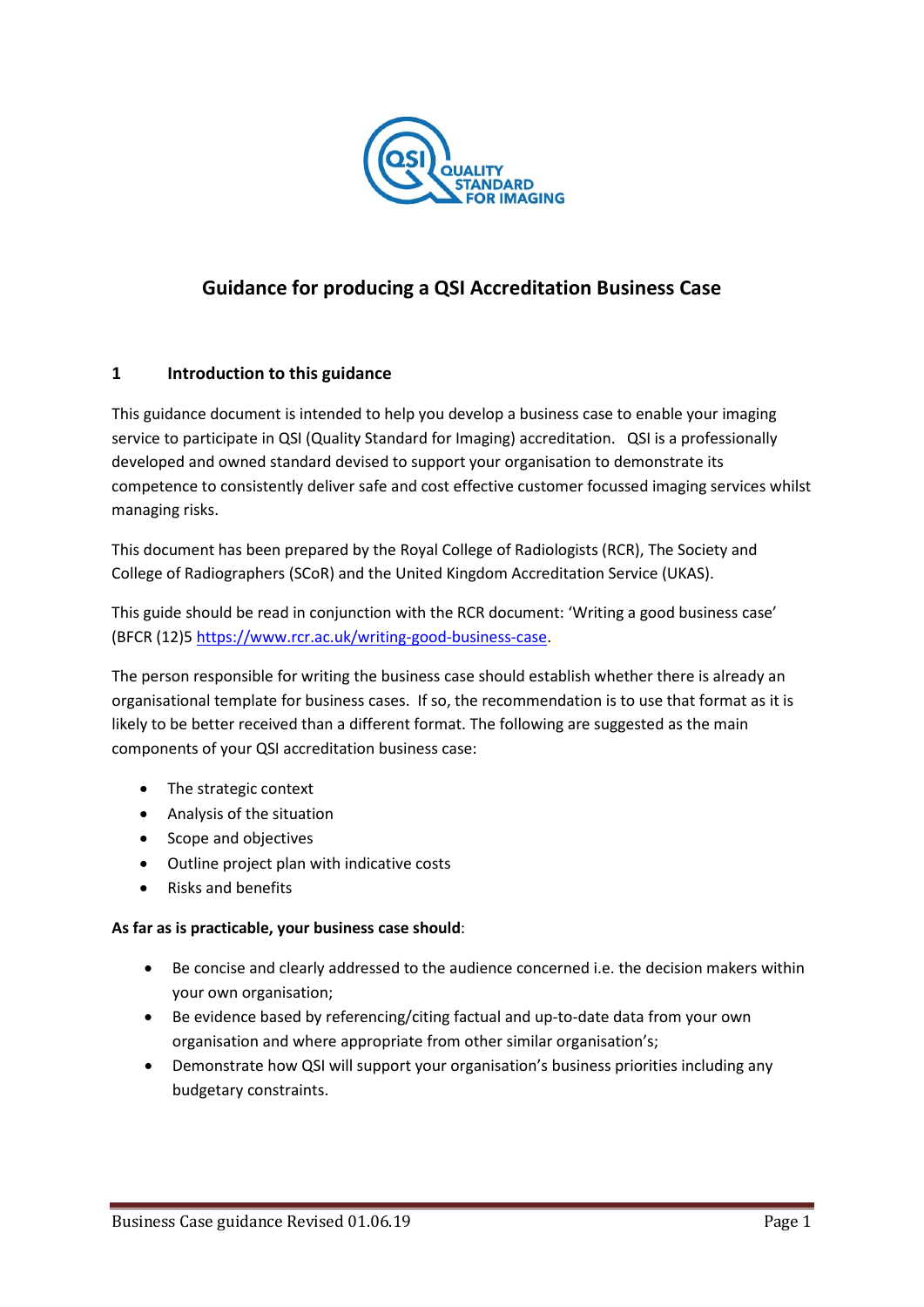## **2 The strategic context**

This section should identify the drivers/problems within the policy and healthcare landscape that are relevant to the imaging service's quality agenda and which therefore make participation in QSI accreditation vital. Essentially, it should articulate the problem that QSI can be used to solve by identifying the area or areas where there are issues to be addressed, such as unacceptable reporting performance, inability to recruit staff /high agency costs, unfavourable patient satisfaction/reputational issues and missed opportunities to innovate and improve efficiency.

### For example:

*The national vision is for an innovative, technologically enabled and integrated health service that provides the highest quality care, is convenient and meets the needs of patients from a range of locations. The aim is to accelerate accurate diagnosis, offer appropriate treatment, intervention and recovery. The future of diagnostic services is one where the service user will be at the heart of service design, delivery and evaluation. As a direct response to Francis, healthcare policymakers and regulators recognise the value of a culture of adherence to quality standards and are using them within accreditation to assure patients and other stakeholders that high quality, safe and effective patient care is being consistently delivered. QSI will also meet the recommendations within the Carter Report to identify significant and unwarranted variation in costs and practice within the imaging service through the implementation of Leadership and Management principles.* 

*The Care Quality Commission (CQC) has approved QSI as important information for use within CQC hospital inspection methodology. NHS England have written to the CQC to assert that they remain committed to, and strongly endorses participation of diagnostic services in accreditation schemes. Saying that "Participants in these schemes undertake a rigorous review of their services at a point in time, but also set up systems for ongoing quality management and service improvement. We will therefore be asking commissioners to consider these schemes as essential when assessing good quality diagnostic services in future". It is therefore likely that the CQC and Commissioners will be looking for evidence that diagnostic imaging services meet the QSI in future inspection process. Commissioners may also be looking to QSI for information that demonstrates that organisations are taking account of patient feedback and involvement in service design and improvement, and to move the focus from process targets to outcomes. QSI has a whole domain of standards devoted to the patient experience.*

# **3 Analysis of the situation**

This section should describe the situation behind the problem(s) in more detail and how the situation came about.

### *Exemplar text:*

*Diagnostic imaging is an essential part of almost every patient pathway, in every medical setting and at all levels of health care. Demand for imaging is rising and at a pace that is outstripping capacity. In 2013 -14 there was an increase of 4.6% in imaging referrals across England. This is reflected our own service where there has been similar year on year increases in demand for CT, MRI, ultrasound, PET-scanning and interventional radiology services. This is happening at a time when we finding it difficult to recruit both radiologists and radiographers. Consequently, a significant percentage of our*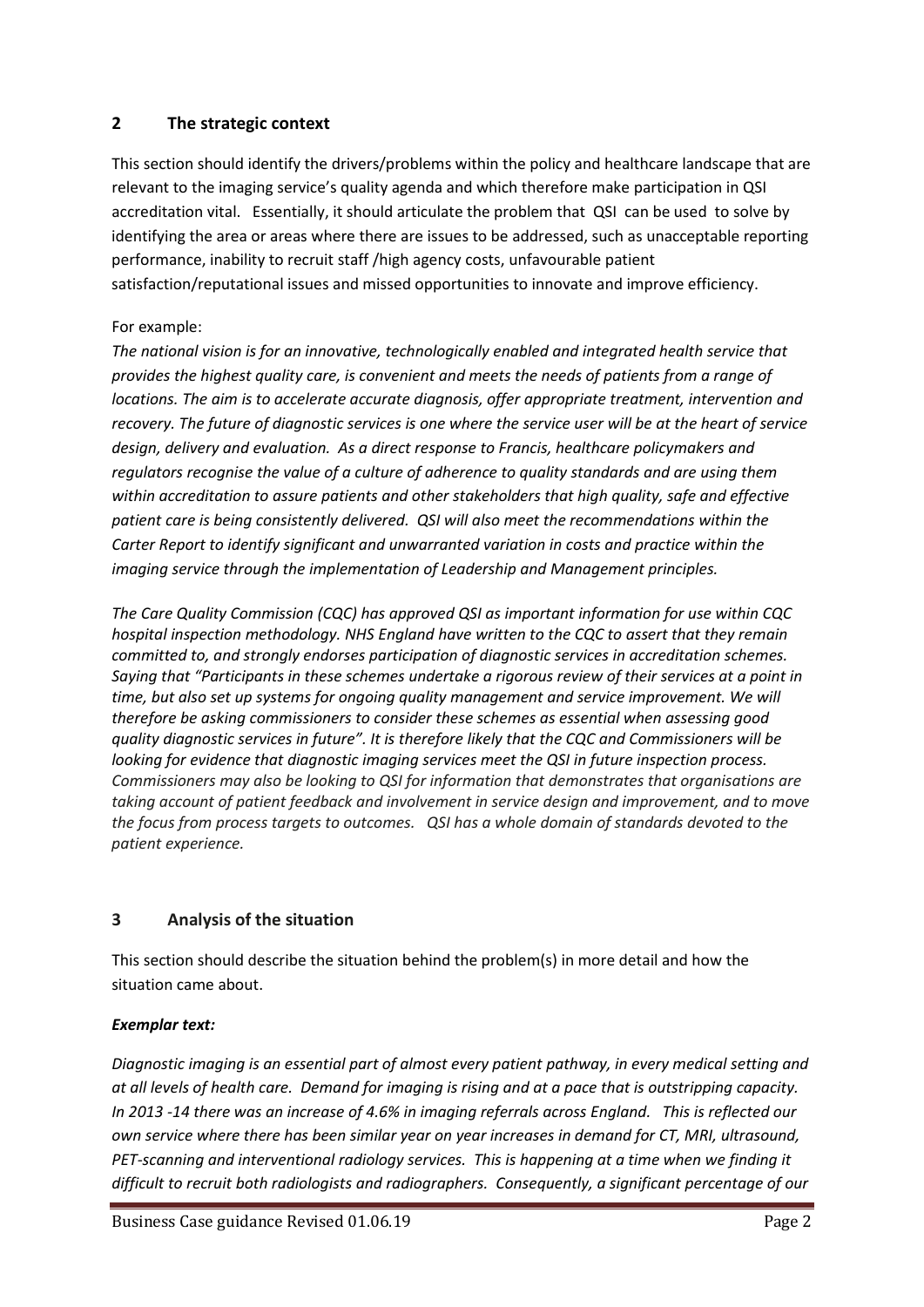*budget is spent on agency staff and outsourcing reports to private tele-radiology providers. The consequence is decreased staff motivation and impact on care pathway in particular capacity to manage cancer multidisciplinary teams, MDT, and peer review for cancer specialties.* 

*The Royal College of Radiologists and The Society and College of Radiographers cite the main challenges currently facing imaging services as:*

- *Inability to meet national cancer and stroke targets for cross sectional reporting;*
- *Lack of funding to replace outdated equipment;*
- *Inability to recruit radiologists;*
- *Current staff not able to allocate sufficient time for essential mandatory training, continuing medical education, CME/continuous professional development, CPD, and to engage in research.*

# **4 Scope and objectives**

This section should identify participation in QSI accreditation as your preferred solution to the problem. The solution i.e. QSI, should be described in sufficient detail for the readers/decisionmakers in your organisation to understand.

### *Exemplar text:*

# *The proposal is for a project to adopt QSI as the primary quality assurance and governance framework for the imaging service.*

*QSI is the only UK-wide recognised accreditation scheme for diagnostic imaging services. The process of preparing for and on-going participation in accreditation will help the service to identify and be in control of, service gaps/weakness, and risks. The information gleaned from regular selfassessment and active monitoring of our processes can be used to devise appropriate strategies to ensure the service is safe, cost-effective and timely and that risks are well managed. It will also demonstrate to patients, commissioners/purchasers, regulators and others our organisation's clear commitment to delivery of a high quality patient-centered imaging services. The information within QSI will allow clear and demonstrable evidence for joint working with other imaging services to ensure the Sustainability and Transformation agenda can be implemented with maximum efficiency across the proposed local footprint.*

*The aim is to establish and promote a quality culture where both imaging services management and operations are working collaboratively to ensure that resources are well managed and delivering high quality pre-examination, examination, reporting and post-examination processes as well as ongoing evaluation and continual improvements.*

### *The objectives of the project are to:*

- *1. Promote the adoption of QSI as the primary quality governance framework to all personnel working within our imaging service;*
- *2. Review and document our imaging processes to align to QSI requirements and ensure that they are routinely implemented, regularly monitored and maintained;*
- *3. Allocate and where necessary, negotiate adequate resources (personnel and equipment) to ensure that the technical quality of our imaging service meet QSI requirements;*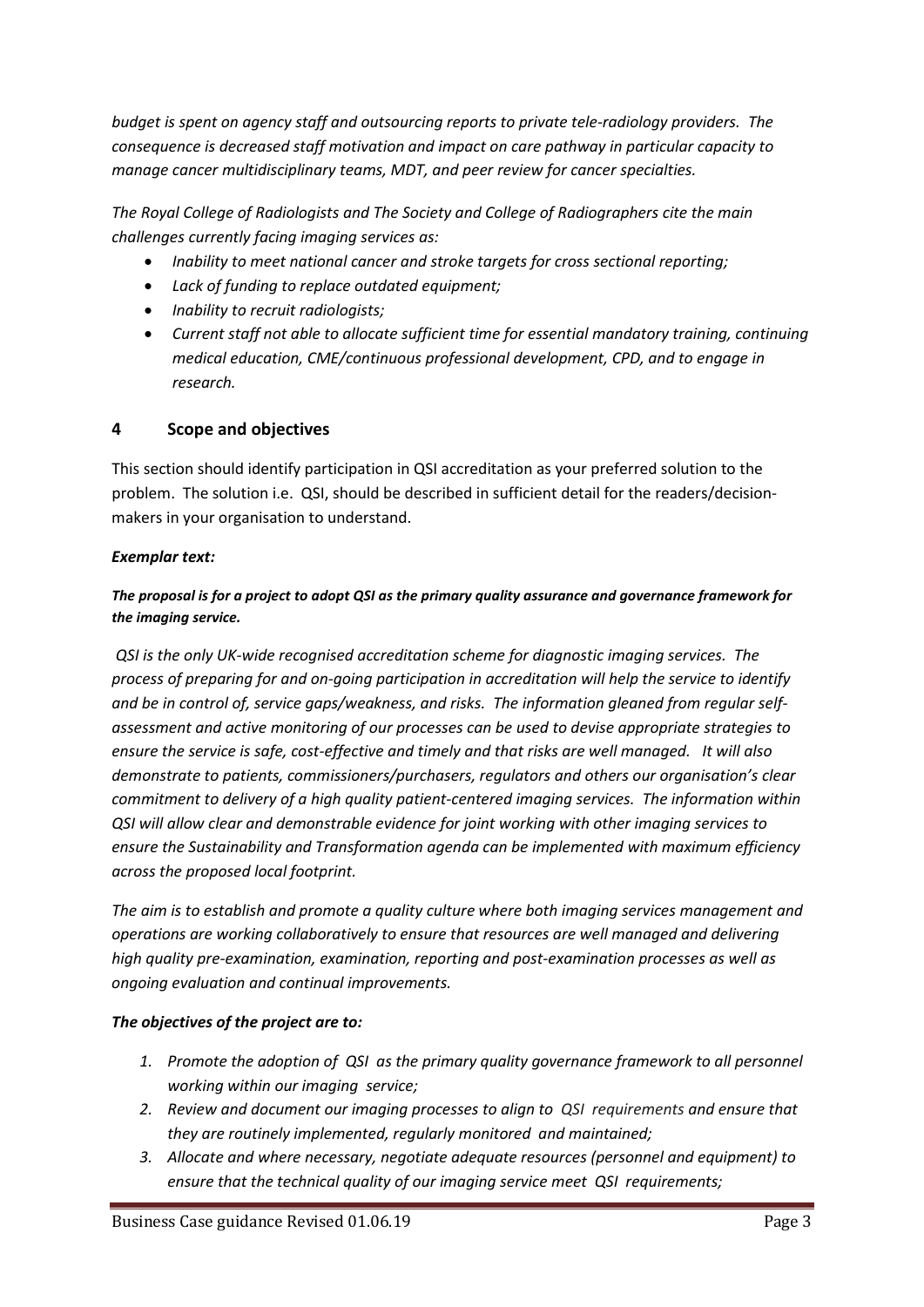- *4. Invite UKAS to undertake independent and impartial regular assessments of our imaging service against the QSI and to grant accreditation.*
- *5. Establish regular management reviews to support continual improvements and to maintain UKAS accreditation status.*

## **5 Outline project plan and indicative costs**

This section should describe the QSI accreditation project to include all resources required for its implementation. This should be a brief outline of the steps towards gaining and maintaining accreditation and key actions that the service, in particular senior management will need to take to achieve QSI accreditation with indicative timings and costs.

#### *Exemplar text:*

#### *QSI project activities*

| Project stage & |                                                                                   | <b>Key actions</b>                                                                                                                                                                                                                                                                                                                                                                                                                                                                                                                                                                                                                                                                                                                                                                | <b>Responsibilities</b>                                                                                                  | <b>Indicative costs</b>                                                                                                  |
|-----------------|-----------------------------------------------------------------------------------|-----------------------------------------------------------------------------------------------------------------------------------------------------------------------------------------------------------------------------------------------------------------------------------------------------------------------------------------------------------------------------------------------------------------------------------------------------------------------------------------------------------------------------------------------------------------------------------------------------------------------------------------------------------------------------------------------------------------------------------------------------------------------------------|--------------------------------------------------------------------------------------------------------------------------|--------------------------------------------------------------------------------------------------------------------------|
| timelines       |                                                                                   |                                                                                                                                                                                                                                                                                                                                                                                                                                                                                                                                                                                                                                                                                                                                                                                   |                                                                                                                          |                                                                                                                          |
| 1.              | Preparation<br>for<br>accreditatio<br>n stage<br>(approximat<br>ely 12<br>months) | Secure support from<br>$\bullet$<br>Board level within the<br>organisation for QSI.<br>Commit to providing<br>٠<br>strong leadership<br>throughout the<br>implementation of QSI.<br>Gain access to QSI<br>٠<br>accreditation Traffic<br>Light Ready (TLR) tool to<br>undertake a detailed gap<br>analysis<br>Attend preparation for<br>٠<br>accreditation workshops<br>and network with<br>accredited organisations<br>Develop the internal<br>quality management<br>system to ensure that all<br>documentation to<br>include policies,<br>procedures and<br>protocols, training &<br>competency records, risk<br>assessment and risk<br>registers, general forms<br>etc. are up to date and<br>accessible to all who<br>work within the imaging<br>service.<br>Where appropriate | Service<br>management<br>supported by a<br>project/quality<br>manager/coordi<br>nator on a full<br>or part time<br>basis | The internal costs will be<br>dependent on the<br>size and complexity of the<br>organisation and any gaps<br>identified. |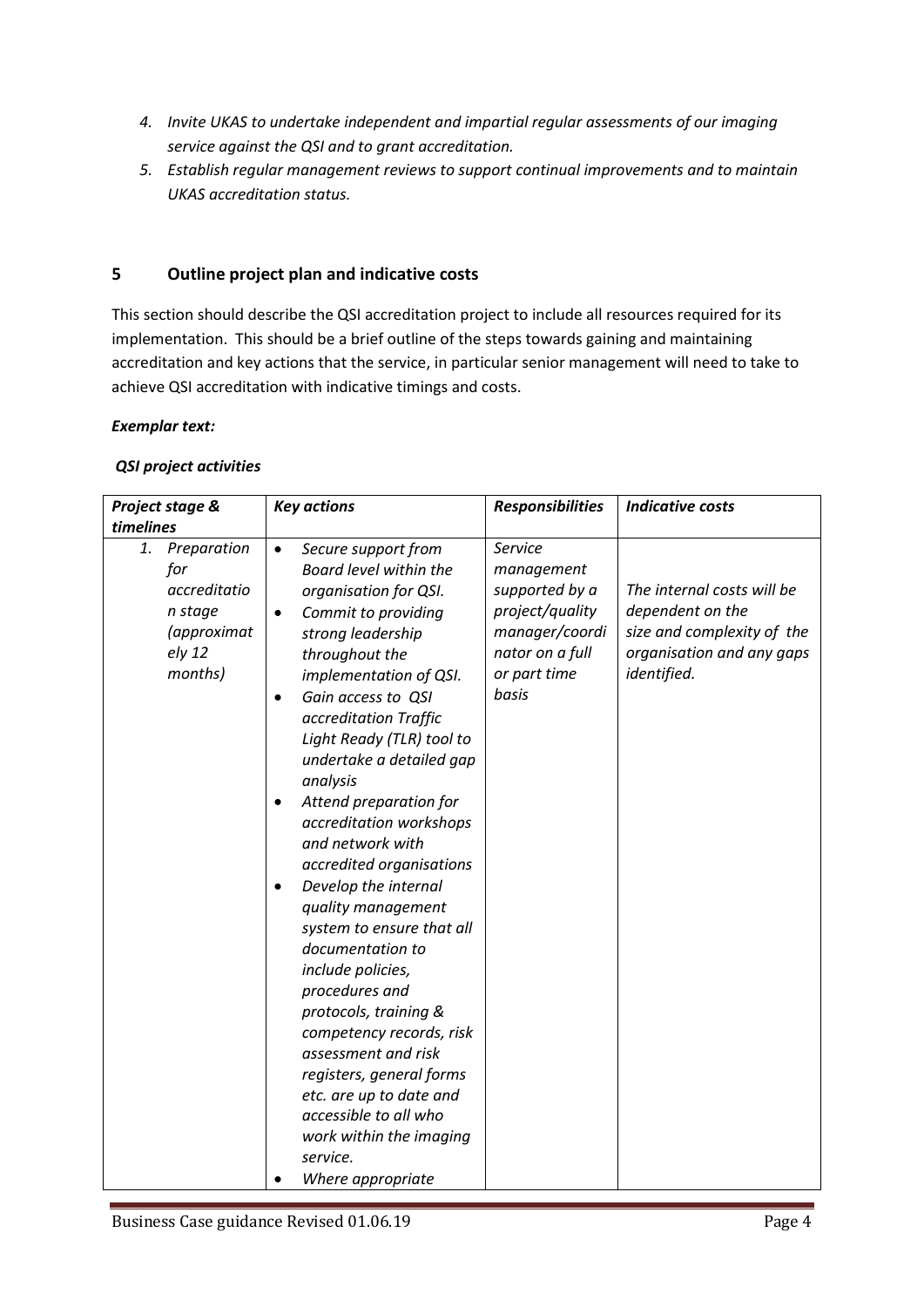| <b>UKAS</b><br>2.<br>application<br>stage (2-3-<br>months)                                  | appoint a Project Co-<br>ordinator/Clinical<br>Governance<br>Lead/Quality<br>Lead/Project Manager to<br>take day to day<br>responsibility for the<br>management of the<br>quality management<br>system. (See Appendix 1)<br>Develop a<br>comprehensive internal<br>audit programme, with<br>full monitoring<br>effectiveness of all<br>processes.<br>Disseminate and<br>communicate QSI<br>requirements to all<br>personnel ensuring a<br>good understanding of<br>the services commitment<br>to quality and<br>accreditation<br>requirements.<br>Apply to UKAS for<br>$\bullet$<br>accreditation (this is<br>likely to be<br>approximately 12<br>months after the<br>initial gap analysis).<br>UKAS pre-<br>assessment and<br>contract review to<br>determine readiness<br>for formal<br>assessments,<br>assessment<br>approach and fee<br>structure | Service<br>management<br>supported by<br>quality<br>manage/co-<br>ordinator | £1,500 one off application<br>fee                                                                                                                                                                             |
|---------------------------------------------------------------------------------------------|-------------------------------------------------------------------------------------------------------------------------------------------------------------------------------------------------------------------------------------------------------------------------------------------------------------------------------------------------------------------------------------------------------------------------------------------------------------------------------------------------------------------------------------------------------------------------------------------------------------------------------------------------------------------------------------------------------------------------------------------------------------------------------------------------------------------------------------------------------|-----------------------------------------------------------------------------|---------------------------------------------------------------------------------------------------------------------------------------------------------------------------------------------------------------|
| 3.<br><b>UKAS</b> initial<br>assessments<br>and<br>accreditatio<br>n stage (4-<br>9 months) | Participate in the initial<br>٠<br>assessment and<br>accreditation process.<br>Implement and maintain<br>٠<br>quality management<br>system<br>Grant of UKAS<br>accreditation (this is                                                                                                                                                                                                                                                                                                                                                                                                                                                                                                                                                                                                                                                                 | Service<br>management<br>supported by all<br>service<br>personnel           | The cost will be dependent<br>on the size and complexity<br>of your organisation<br>Please contact<br>imagingcustomerservice@<br>ukas.com to discuss the<br>activities and locations<br>that you wish to have |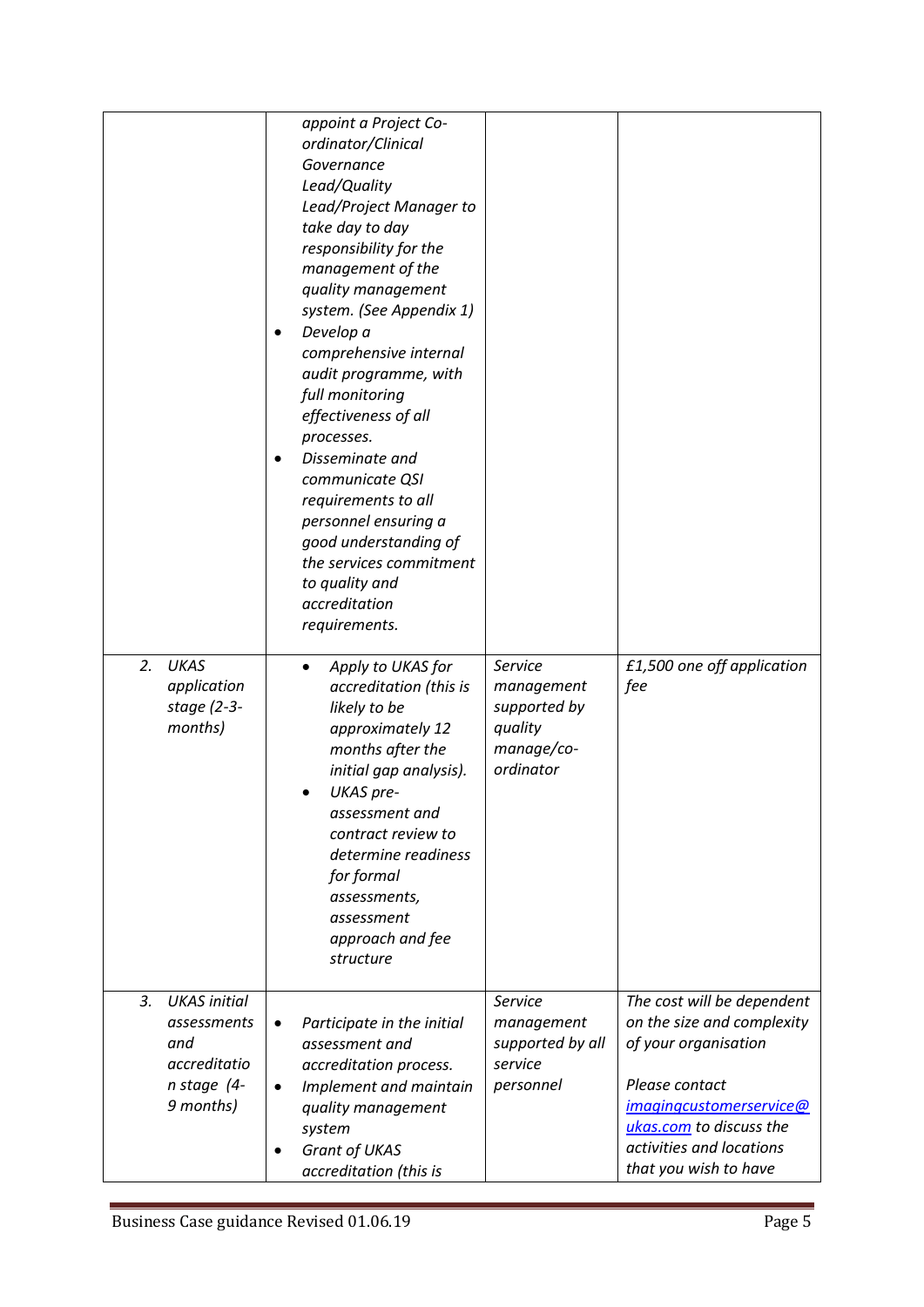|                                                                       | likely to happen<br>approximately 8-12<br>months following<br>submission of application<br>to UKAS).<br><b>Annual UKAS</b><br>surveillance assessments                                                                                                                                                                                                                                                                                                                                                                                                                                                                      |                                                                   | assessed and to get an<br>estimate of annual fees<br>for QSI                                                   |
|-----------------------------------------------------------------------|-----------------------------------------------------------------------------------------------------------------------------------------------------------------------------------------------------------------------------------------------------------------------------------------------------------------------------------------------------------------------------------------------------------------------------------------------------------------------------------------------------------------------------------------------------------------------------------------------------------------------------|-------------------------------------------------------------------|----------------------------------------------------------------------------------------------------------------|
| 4.<br>On-going<br>evaluation<br>and internal<br>managemen<br>t review | Maintain accreditation<br>$\bullet$<br>through on-going self-<br>assessment, continuous<br>monitoring and review of<br>performance.<br>Invest in resources as<br>necessary to ensure<br>sufficient and necessary<br>competent staff,<br>equipment and facilities.<br>Costs not included.<br>Implement internal audit<br>programme<br>Implement and monitor<br>corrective and<br>preventative actions.<br>Update the quality<br>management system as<br>necessary.<br>Annual senior<br>management internal<br>management review to<br>monitor performance,<br>plan developments and<br>prioritise allocation of<br>resources | Service<br>management<br>supported by all<br>service<br>personnel | These costs are dependent<br>on each individual<br>organisation. An estimate<br>can be discussed with<br>UKAS. |

# **6 Risks and benefits**

This section should evaluate the costs/risks of not implementing QSI versus the anticipated benefits of implementation.

The key weaknesses and/or risks are likely to be known from your recent SWOT and/or PESTLE analysis and/or independent management review of your imaging service. In addition, your incidents log, risks register and complaints log may provide vital information.

Try to illustrate your case for QSI accreditation with data from similar organisations that have already participated in the accreditation process.

### *Exemplar text:*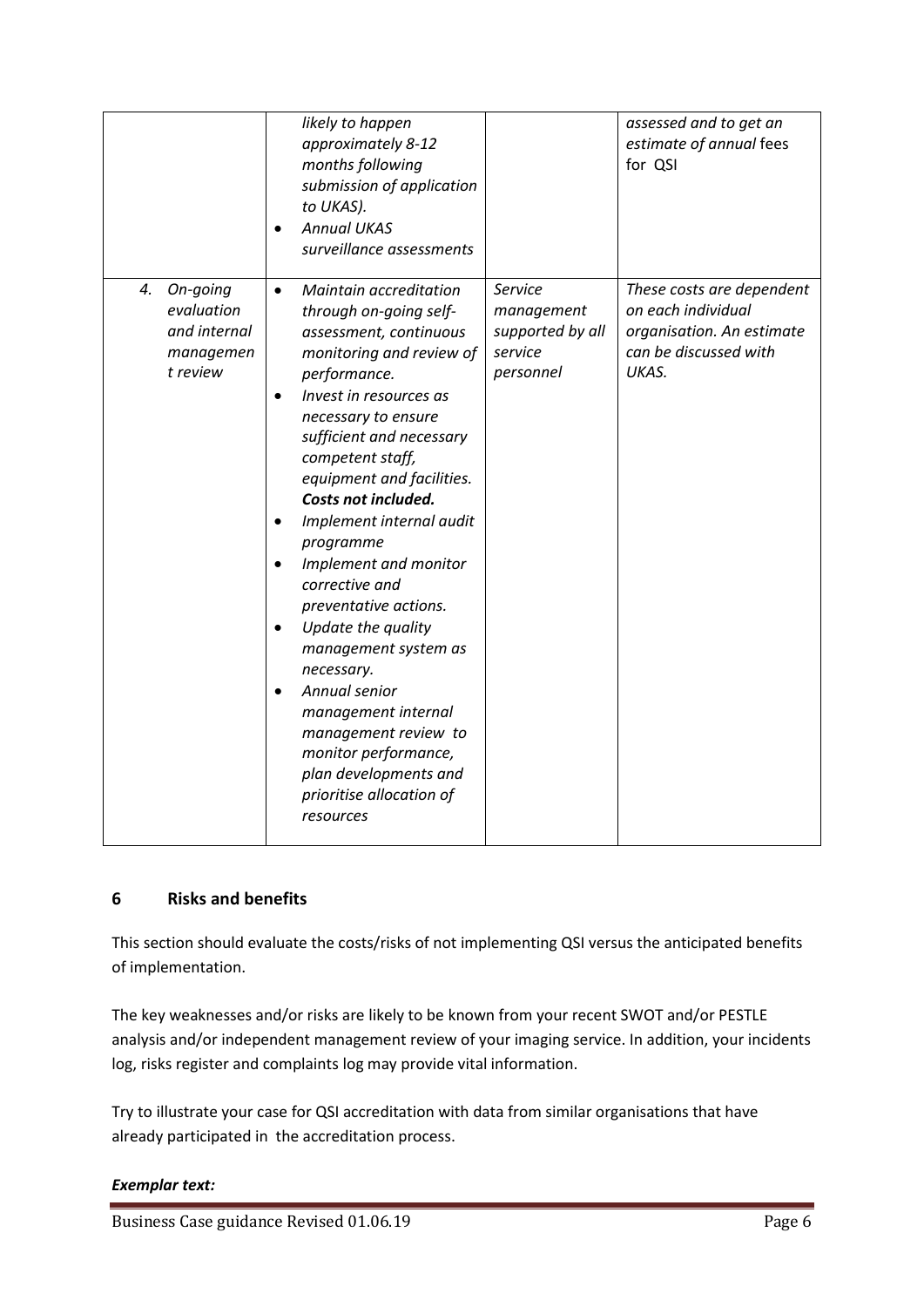*Feedback from QSI accredited organisations readily acknowledge that it is a challenging but highly worthwhile process for all concerned. In all accredited organisations clear managerial leadership and an injection of short team resources, specifically a quality manager / coordinator (can be full or parttime) to oversee development of the quality management system, were fundamental to be successful. However, all accredited organisations publicly acknowledge that the medium and long term benefits far outweigh any short term outlay and or inconveniences.* 

# **6 Sources of information and support**

Information about QSI accreditation can be found on the various websites listed below and through networking opportunities with QSI accredited organisations.

The Colleges employ a Quality Improvement Partner who is available to visit your organisation, meet with the team, provide information and discuss your particular queries. With a background in imaging and senior management, the QI Partner is able to empathise with the challenges faced within diagnostic imaging services and offer flexible solutions to meet each particular circumstance.

UKAS Assessment Managers and assessors are qualified Radiologists and Radiographers so they are very well qualified to provide constructive feedback to your service throughout the UKAS assessment and accreditation process.

Finally, you may wish to refer to UKAS' QSI accreditation Case Studies to see how other organisations may have benefited from the QSI accreditation journey to overcome issues and challenges similar to yours, within their own organisation.